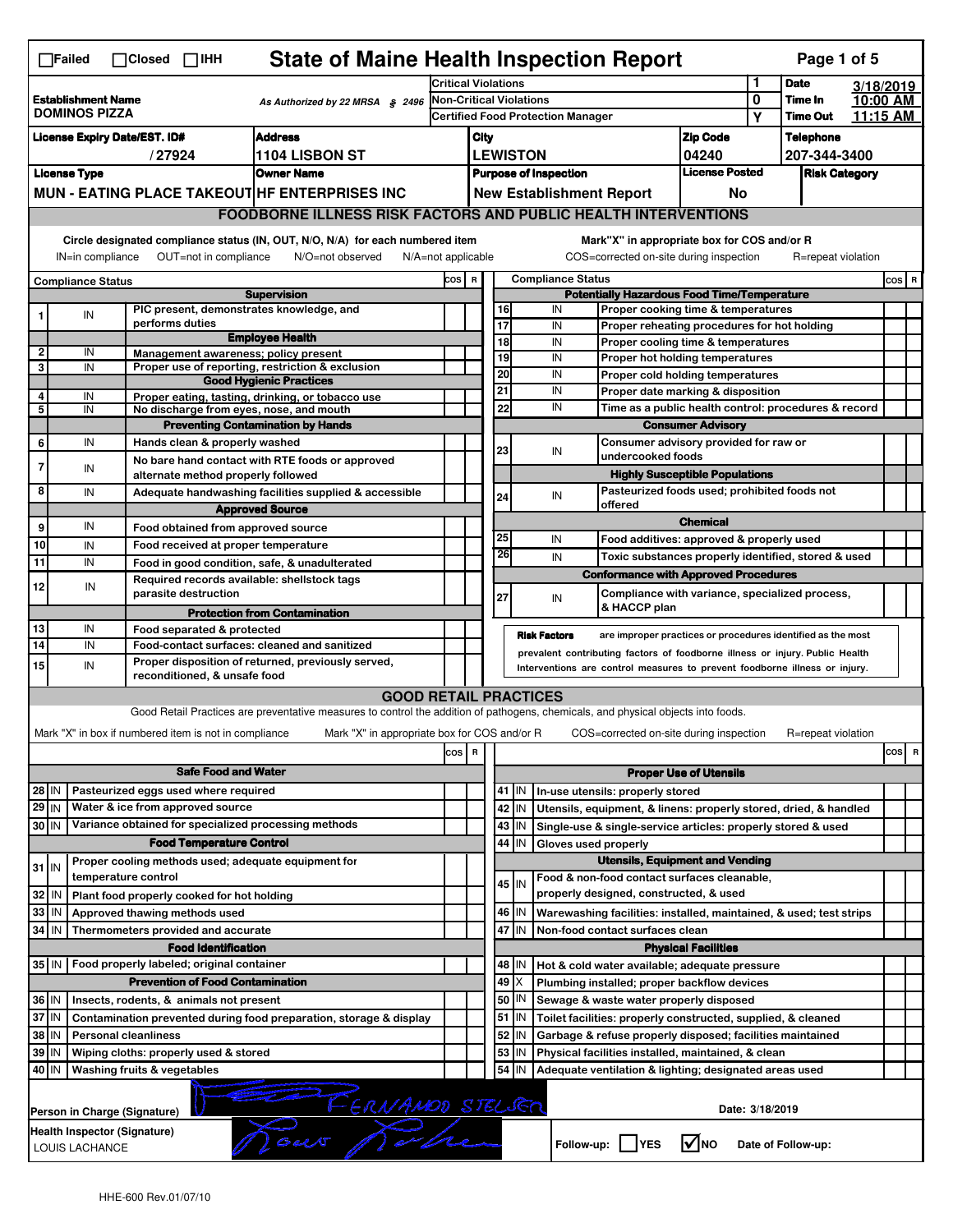|                                               |                                  |                            | <b>State of Maine Health Inspection Report</b> |                          |                          | Page 2 of 5                      |
|-----------------------------------------------|----------------------------------|----------------------------|------------------------------------------------|--------------------------|--------------------------|----------------------------------|
| <b>Establishment Name</b>                     |                                  |                            | As Authorized by 22 MRSA § 2496                | 3/18/2019<br><b>Date</b> |                          |                                  |
| <b>DOMINOS PIZZA</b>                          |                                  |                            |                                                |                          |                          |                                  |
| <b>License Expiry Date/EST. ID#</b><br>/27924 | <b>Address</b><br>1104 LISBON ST |                            | City / State<br><b>LEWISTON</b>                | /ME                      | <b>Zip Code</b><br>04240 | <b>Telephone</b><br>207-344-3400 |
|                                               |                                  |                            | <b>Temperature Observations</b>                |                          |                          |                                  |
| Location                                      | <b>Temperature</b>               |                            |                                                | <b>Notes</b>             |                          |                                  |
| Water                                         | $34*$                            |                            | Pizza topping cooler unit (top)                |                          |                          |                                  |
| Sanitizing solution                           | <b>200 PPM</b>                   | 3 bay sink                 |                                                |                          |                          |                                  |
| Water                                         | $105*$                           | Handwash                   |                                                |                          |                          |                                  |
| Water                                         | $33*$                            | Walk in cooler (near door) |                                                |                          |                          |                                  |
| Water                                         | $33*$                            | Walk in cooler             |                                                |                          |                          |                                  |
| Water                                         | $114*$                           | dish sink (2 full bays)    |                                                |                          |                          |                                  |
| Water                                         | $35*$                            |                            | Single door Coke cooler (kitchen)              |                          |                          |                                  |
| Water                                         | $37*$                            |                            | Pizza topping cooler unit (lower)              |                          |                          |                                  |



**Date: 3/18/2019**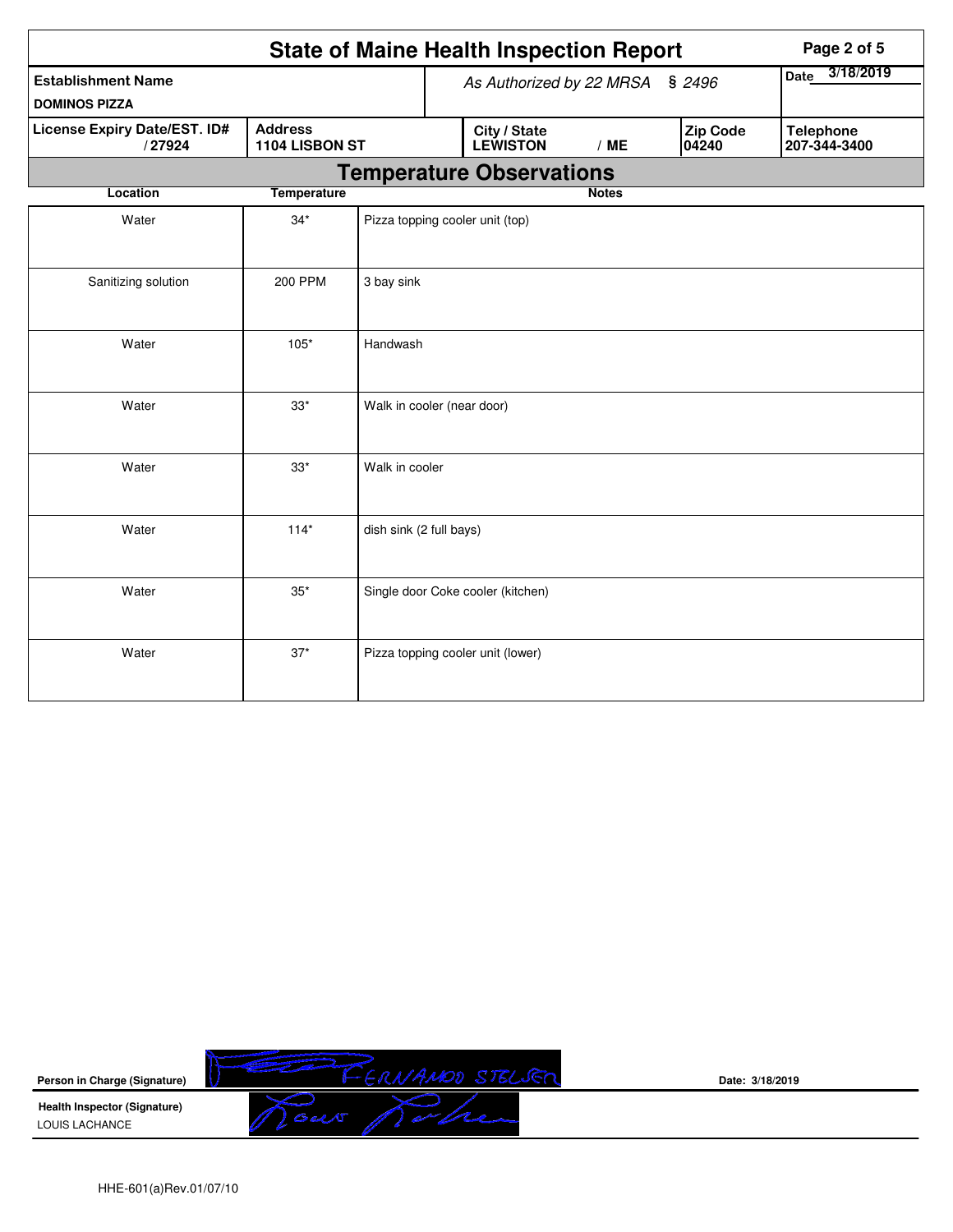|                                                                                                                                                    | Page 3 of 5                      |                                 |           |                          |                   |  |  |  |  |  |
|----------------------------------------------------------------------------------------------------------------------------------------------------|----------------------------------|---------------------------------|-----------|--------------------------|-------------------|--|--|--|--|--|
| <b>Establishment Name</b><br><b>DOMINOS PIZZA</b>                                                                                                  |                                  |                                 |           |                          | 3/18/2019<br>Date |  |  |  |  |  |
| License Expiry Date/EST. ID#<br>/ 27924                                                                                                            | <b>Address</b><br>1104 LISBON ST | City / State<br><b>LEWISTON</b> | <b>ME</b> | <b>Zip Code</b><br>04240 |                   |  |  |  |  |  |
| <b>Observations and Corrective Actions</b>                                                                                                         |                                  |                                 |           |                          |                   |  |  |  |  |  |
| Violations cited in this report must be corrected within the time frames below, or as stated in sections<br>8-405.11 and 8-406.11 of the Food Code |                                  |                                 |           |                          |                   |  |  |  |  |  |

49: 5-205.15: C: Plumbing system not properly maintained in good repair.

INSPECTOR NOTES: Water leaking from 3 bay sink drain pipes. Have licensed plumber address immediately and before opening.



**Date: 3/18/2019**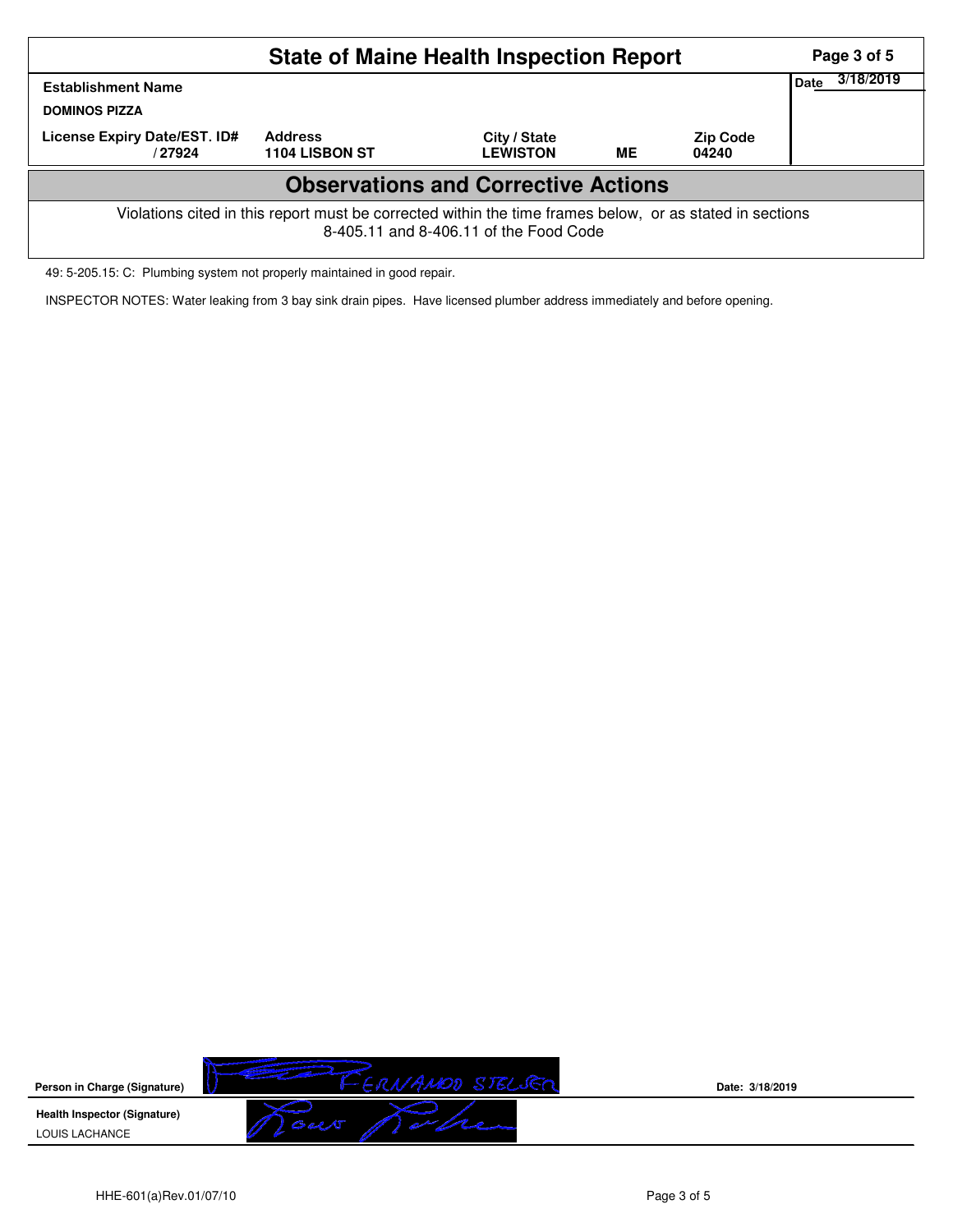|                                                                                                                                                                             | <b>State of Maine Health Inspection Report</b>                                                                                |                                              |           |                          | Page 4 of 5       |
|-----------------------------------------------------------------------------------------------------------------------------------------------------------------------------|-------------------------------------------------------------------------------------------------------------------------------|----------------------------------------------|-----------|--------------------------|-------------------|
| <b>Establishment Name</b><br><b>DOMINOS PIZZA</b>                                                                                                                           |                                                                                                                               |                                              |           |                          | 3/18/2019<br>Date |
| License Expiry Date/EST. ID#<br>/27924                                                                                                                                      | <b>Address</b><br>1104 LISBON ST                                                                                              | City / State<br><b>LEWISTON</b>              | <b>ME</b> | <b>Zip Code</b><br>04240 |                   |
|                                                                                                                                                                             |                                                                                                                               | <b>Inspection Notes</b>                      |           |                          |                   |
| repaired plumbing.<br>Employee Health Policy given to owner and discussed. (Red Folder)<br>Certified Food Protection Manager: Fernando Stelser exp. 9/24/20 cert. #12822113 |                                                                                                                               | Nicole Kreiton exp. 12/17/23 cert. #17281845 |           |                          |                   |
|                                                                                                                                                                             | Unless directed otherwise, all Eating Establishments are required to submit a copy of their Certified Food Protection Manager |                                              |           |                          |                   |

Employee Health Policy:

The Health Inspection Program has implemented an educational public health initiative on Employee Health on March 1, 2017. The policy handouts will be provided to you by your inspector and reviewed during inspection for compliance. They are also available on the Program's website: http://www.maine.gov/healthinspection

2013 Maine Food Code Adoption:

The Maine Food Code was adopted in October of 2013. Please refer to our website for a copy, http://www.maine.gov/healthinspection. Following are a few of the major changes: \* No Bare Hand Contact with Ready-To-Eat Food. \* Establishments must have clean-up procedures for employees to follow following vomiting and diarrheal events. \* Date marking of Ready-to-eat potentially hazardous foods.

Violation Correction Timeframe:

Critical violations should be corrected on site, but in any event, within 10 days. The licensee must contact Louis Lachance when the critical violation has been addressed at 207-513-3125 extension 3224 or at llachance@lewistonmaine.gov. Non-critical violations must be corrected within 30 days. Failure to satisfactorily correct these violations before the follow-up inspection may result in enforcement proceedings by the Department to include fines and penalties. License renewals can be denied if violations are not corrected within the noted timeframes.

C= Critical violation and NC= Non-critical violation:

"Critical violation" means a provision of the Food Code that, if in non-compliance, is more likely than other violations to contribute to food contamination, illness or environmental health hazard.

Additional Inspection Fee:

License fees provide for two inspections per year. When additional inspections are required, the Department may charge an additional \$100 fee to cover the costs of each additional inspection or visit.